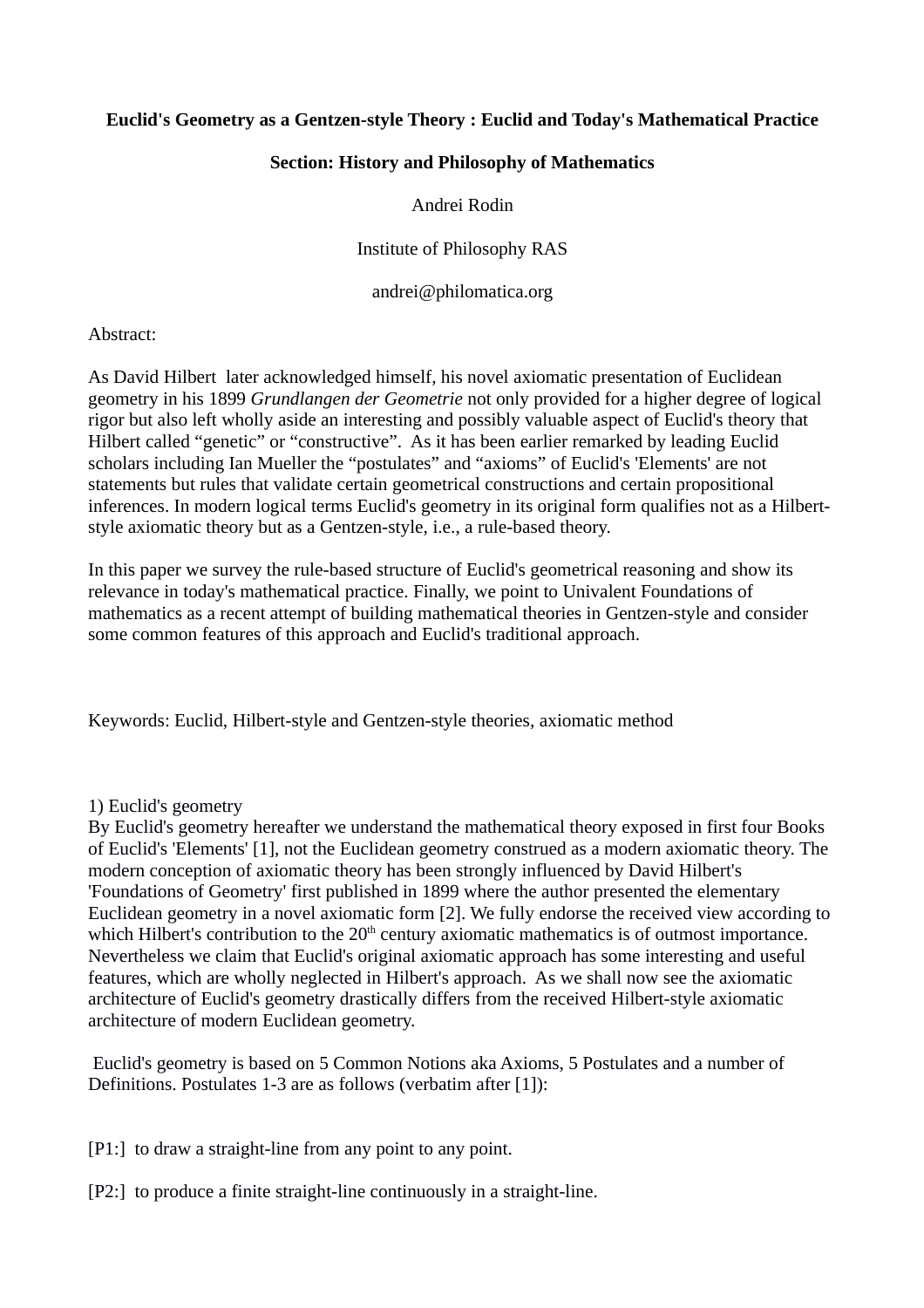[P3:] to draw a circle with any center and radius.

As they stand the three Postulates are not propositions and admit no truth-values. The non-propositional character of Euclid's Postulates has been earlier noticed by I. Mueller [3], A. Szabo [4], D. Macbeth [5] and some other scholars.

Postulates 1-3 can be best described as schematic rules that specify basic operations, which take some geometrical objects as input and produce some other geometrical objects as output. These operations are partly composable in the obvious way: the output of P1-operation is used as input for P2- and P3-operations.

The first three Common Notions have the same schematic character but unlike the Postulates they apply to propositions of particular form, not to geometrical construction. Consider Common Notion (Axiom) 1 that reads:

[A1] : Things equal to the same thing are also equal to each other.

Even if [A1] admits a formalization in a propositional form

 $[(A=C) \& (B=C)]$  --> A=C

an analysis of the 'Elements' suggests that Euclid uses [A1] as a schematic inference rule but not as an assumption [3]:

 $A=C$ ,  $B=C$ -----------------  $A = B$ 

This rule validates inferences of new propositions from given propositions but it doesn't qualify as logical in the usual sense because it applies only to propositions of form X=Y (where "things" X, Y are either geometrical magnitudes or natural numbers) but not to all propositions indiscriminately

There are direct textual evidences that Aristotle used the mathematical Common Notions (that were known before Euclid composed his 'Elements') as prototypes of his logical principles that he called "axioms". The modern use of term "axiom" as a name of Euclid's Common Notions stems from the Aristotelian tradition [6].

Thus the foundation of Euclid's geometry comprises two sets of rules: one for geometrical constructions (Postulates) and the other for propositions (Axioms). Correspondingly, the main content of Euclid's geometry comprises two sorts of units: Problems and Theorems. Problems can be described as derived rules for constructing complex (as opposed to basic) geometrical constructions, while Euclid's Theorems have the familiar propositional form. Crucially, the two sorts of contents are not independent but form a joint deductive order: Problems involve proofs that the performed constructions achieve their announced goals while Theorems apply complex geometrical constructions in their proofs. This explains why Problems and Theorems in Euclid share the same formal structure.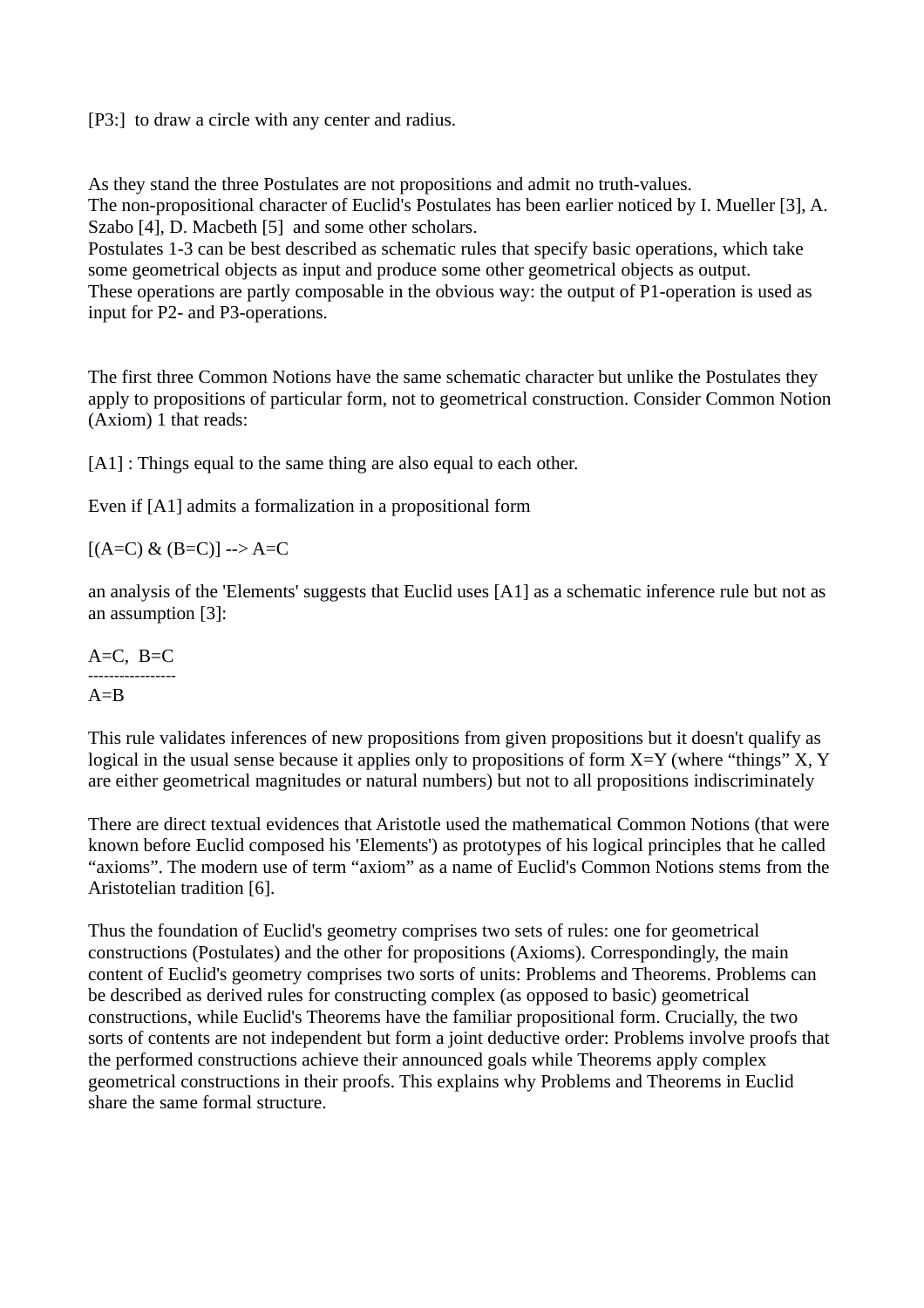### 2) Euclidean approaches in today's mathematics

It may appear that the specific features of Euclid's geometry highlighted above are archaic and can be only of a purely historical interest. This is not the case. Formal logical calculi, which are rulebased rather than axiom-based, have been first proposed by Gerhard Gentzen in 1930-ies and since then thoroughly studied and further developed. Until recently the Gentzen-style rule-based formal approach, unlike the standard Hilbert-style axiomatic approach, had little or no use and impact outside of the pure logical studies. This situation is now progressively changing; an important pragmatic motivation behind this change is the fact that Gentzen-style rule-based formal calculi, generally, can be implemented on computer easier and in a more straightforward manner than Hilbert-style systems. The notion of Curry-Howard correspondence, which plays an important role both in logic and in the theoretical Computer Science, points to a common formal structure of constructive logical reasoning and computing; the structure of Euclid's geometrical reasoning that combines rule-based geometrical constructions with rule-based propositional inferences is a form of such correspondence.

Particularly interesting in the given context is the Homotopy Type theory (HoTT) emerged in mid-2000-ies as the basis of new project in foundations of mathematics named by Vladimir Voevodsky Univalent Foundations [7]. The syntactic core of HoTT is a Gentzen-style type calculus with dependent types known after the name of its inventor as Martin-Löf Type theory (MLTT). As it has been observed by Awodey and Voevodsky (independently) MLTT admits an unintended interpretation in terms of Homotopy theory. The homotopical interpretation makes evident a distinction between different kind of types that earlier has been left unnoticed: not all but only some types (namely, those that have at most a single term) are naturally identified with propositions, some other types are identified with sets while the remaining "higher" types are identified with more complex spatial-like (geometrical) entities. In this way HoTT justifies the idea of rule-based non-propositional construction, which in a different form is found in Euclid, and also explains why and how such non-propositional constructions have a logical impact at the propositional level.

# 3) Conclusion

It is sometimes said that Euclid's 'Elements' have been widely used as a standard geometry textbook until the invention of non-Euclidean geometries in the  $19<sup>th</sup>$  century or even until 1899 when Hilbert published his 'Foundations of Geometry' and showed how the Euclidean geometry can be construed in a modern way. This claim is not historically accurate because what mathematicians of older generations called by the name of Euclid was typically a modernized contemporary version of the 'Elements', not the 'Elements' in its original form, which is better known today thanks to significant efforts made by J.L. Heiberg and other historians. Hilbert's 'Foundations' is but one important work in the long series of works aiming at rewriting Euclid in a new way. There is no reason to assume that with Hilbert's 'Foundations' the tradition of rewriting Euclid has its final and definite achievement. Recent developments in logic and foundations of mathematics provide a novel perspective on Euclid highlighting some features of his mathematics that earlier seemed to be archaic and theoretically insignificant. However developing a novel axiomatic approach in the elementary geometry that could qualify as the 'Elements' of the 21<sup>st</sup> century still remains an open problem.

# Bibliography:

[1] Euclid, Elements. English translation by Richard Fitzpatrick, lulu.com 2011

[2] D. Hilbert, Grundlagen der Geometrie, Leipzig 1899